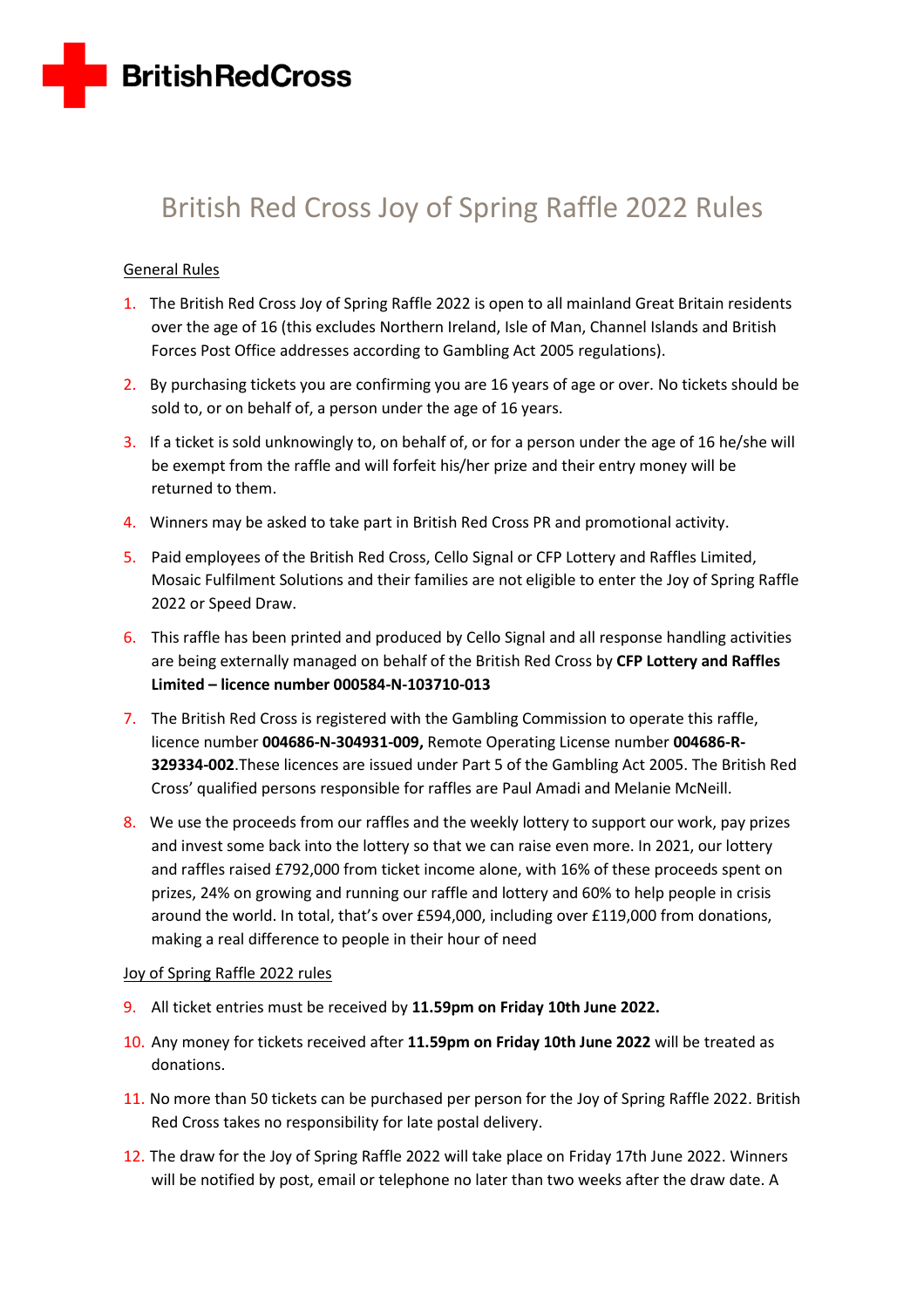list of winners' names (and their towns) will also be published on the British Red Cross website within two weeks after the draw date. Please keep the ticket number as record of proof of purchase. If you win a prize and would prefer that your name and town wasn't disclosed **publicly** please email supportercare@redcross.org.uk by Tuesday 28 th June 2022. **We may still need to provide this information to a regulator if challenged, to demonstrate that a valid lottery has taken place.** 

- 13. All reasonable effort will be made to contact prize winners, but in the event that the British Red Cross cannot contact the winner, the British Red Cross reserves the right to distribute the prize as appropriate. Winners have up to one month following notification of their win to claim their prize.
- 14. We operate a combined online/offline draw ensuring that each entrant has an equal chance of winning each prize. The draw will be conducted by utilising a Random Number Generator that has been tested and approved by an independent, Gambling Commission approved, third party test house in combination with a blind draw in plain sight of staff. The results of the draw are final.
- 15. Your chances of winning are dependent on the number of entries in the draw, based on the entrants in our Spring raffle 2021, your chances of winning a cash prize are 1 in 14,851.

## Online entries

- 16. Age verification for entries to the **Joy of Spring Raffle 2022** purchased online or over the telephone with a debit card will be undertaken as follows:
	- 16.1. Self-certification by the individual ticking the available box to confirm that they are over 16 years of age to validate entry.
	- 16.2. A search undertaken with a third party for the purpose of verifying that entrants are aged 16 or over.
	- 16.3. If this proves unsuccessful, we will try to contact the player by telephone.
- 17. Once age verification is obtained for tickets purchased online, a confirmation email will be sent to the entrant confirming their numbers in the draw and thanking them for their participation.
- 18. If we are unable to verify the age of a player within 72 hours we will refund their money.
- 19. Tickets must not be bought on behalf of somebody else.

### Speed Draw Rules

- 20. Entries to the Speed Draw must be received within 2 weeks of the first postal entry being received.
- 21. In order to be entered into the Speed Draw, players must have purchased tickets for the **Joy of Spring Raffle 2022** and affixed the Speed Draw entry sticker to the donation form or purchased tickets online or over the phone within 14 days.
- 22. Entrants to the Speed Draw will be eligible to win a British Red Cross shopper bag which will be sent to him/her by post within two weeks of the Speed Draw taking place.